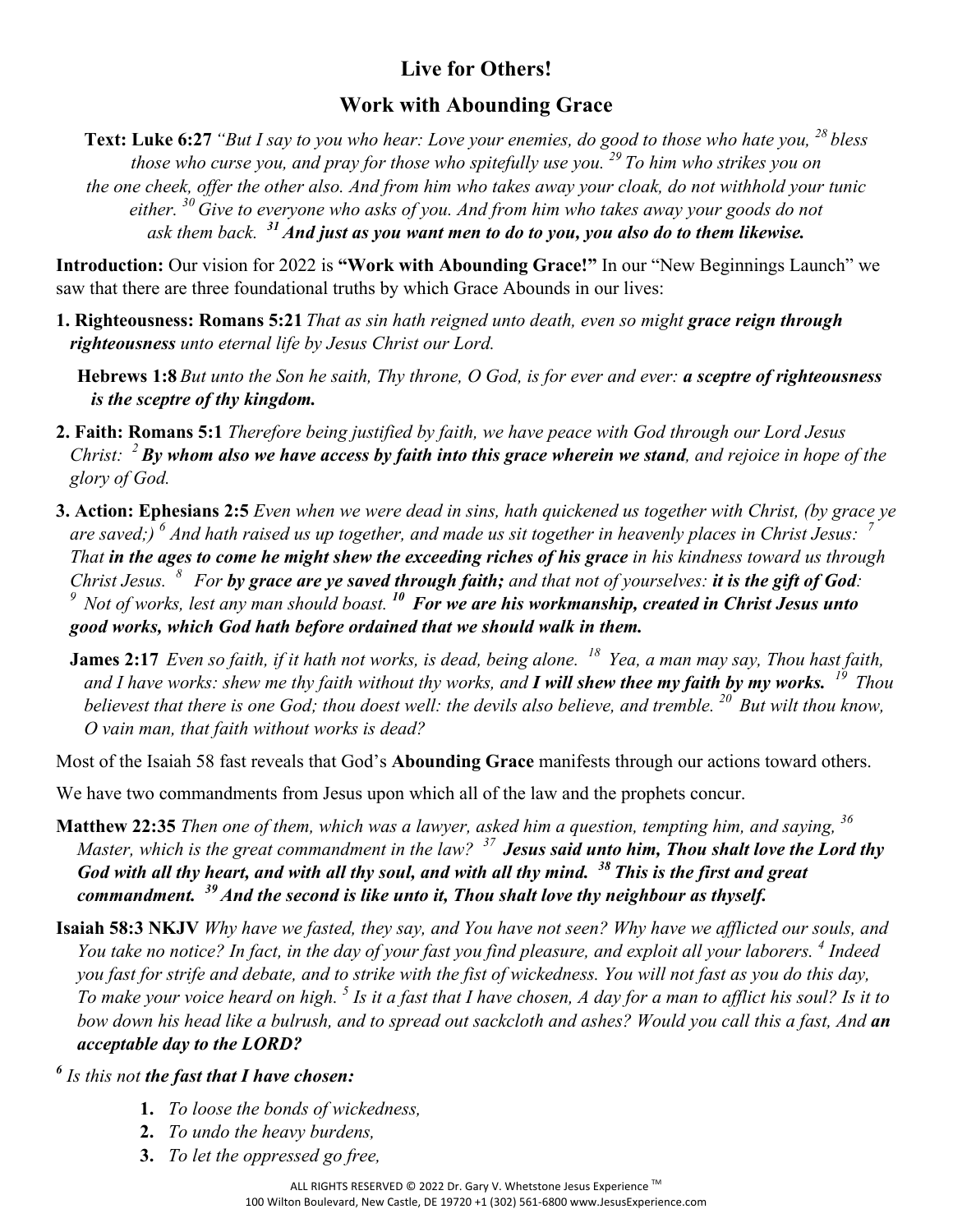- **4.** *And that you break every yoke?*
- **5.** *<sup>7</sup> Is it not to share your bread with the hungry*
- **6.** *And that you bring to your house the poor who are cast out;*
- **7.** *When you see the naked, that you cover him,*
- **8.** *And not hide yourself from your own flesh (family)?*
- *<sup>8</sup> Then your light shall break forth like the morning,*
- *Your healing shall spring forth speedily,*
- *And your righteousness shall go before you;*
- *The glory of the LORD shall be your rear guard.*
- *<sup>9</sup> Then you shall call, and the LORD will answer;*
- *You shall cry, and He will say, 'Here I am.'*
	- **9.** *"If you take away the yoke from your midst,*
	- **10.** *The pointing of the finger, and*
	- **11.** *speaking wickedness,*
	- **12.** *<sup>10</sup> If you extend your soul to the hungry*
	- **13.** *And satisfy the afflicted soul,*
- *Then your light shall dawn in the darkness,*
- *And your darkness shall be as the noonday.*
- *<sup>11</sup> The LORD will guide you continually,*
- *And satisfy your soul in drought,*
- *And strengthen your bones;*
- *You shall be like a watered garden,*
- *And like a spring of water, whose waters do not fail.*
- *<sup>12</sup> Those from among you Shall build the old waste places;*
- *You shall raise up the foundations of many generations;*
- *And you shall be called the Repairer of the Breach,*
	- *The Restorer of Streets to Dwell In.*
		- **14.** *<sup>13</sup> "If you turn away your foot from the Sabbath,* (Make every day holy to the Lord!)
		- **15.** *From doing your pleasure on My holy day,*
		- **16.** *And call the Sabbath a delight,*
		- **17.** *The holy day of the LORD honorable,*
		- **18.** *And shall honor Him, not doing your own ways,*
		- **19.** *Nor finding your own pleasure,*
		- **20.** *Nor speaking your own words,*
- *<sup>14</sup> Then you shall delight yourself in the LORD;*
- *And I will cause you to ride on the high hills of the earth,*
- *And feed you with the heritage of Jacob your father. The mouth of the LORD has spoken.*

## **In this fast, we are called to empower others to experience God through our works!**

**Matthew 5:14** *Ye are the light of the world. A city that is set on an hill cannot be hid. 15 Neither do men light a candle, and put it under a bushel, but on a candlestick; and it giveth light unto all that are in the house. <sup>16</sup> Let your light so shine before men, that they may see your good works, and glorify your Father which is in heaven.*